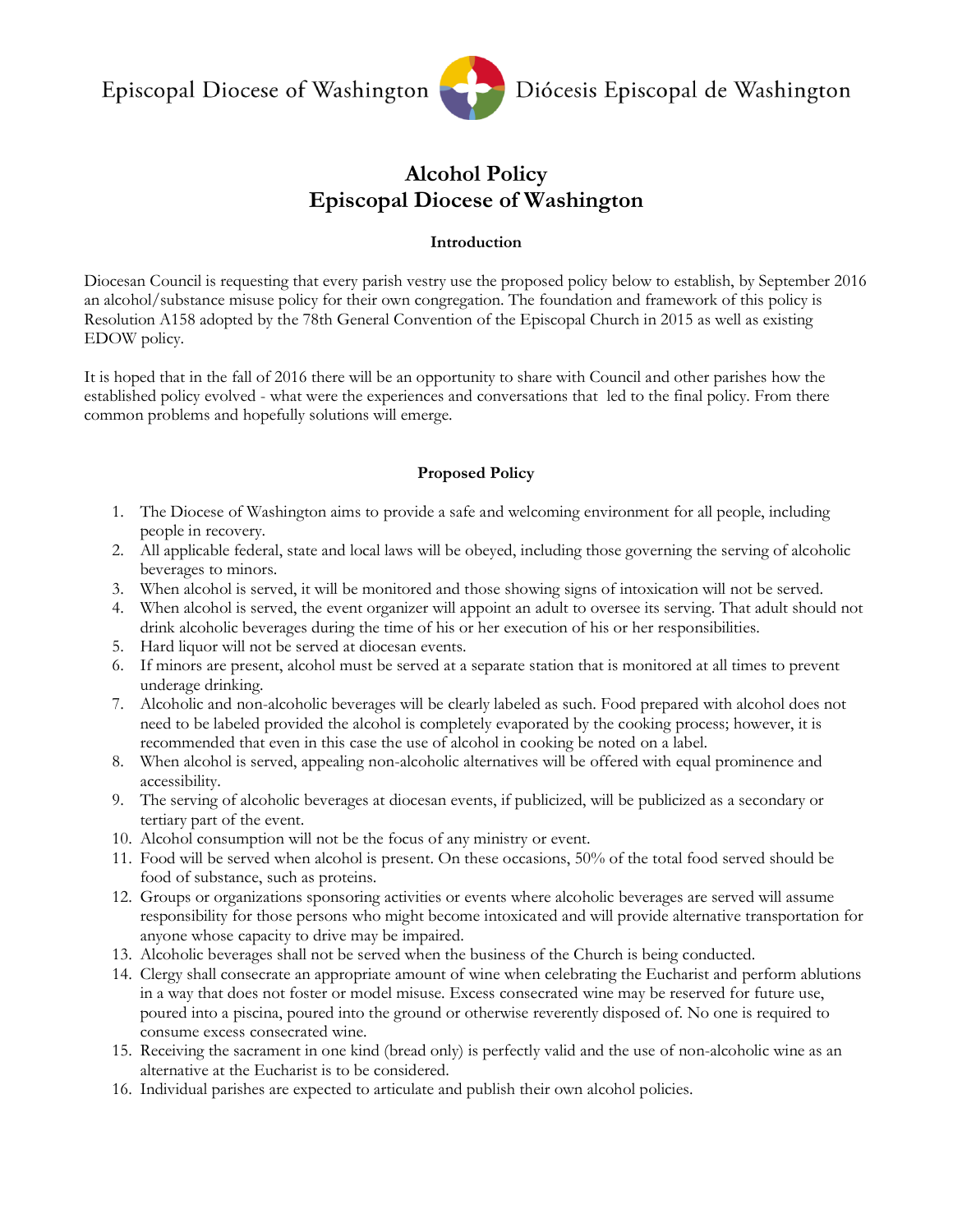# Episcopal Diocese of Washington



# Diócesis Episcopal de Washington

We believe that God's gifts are good and we know that humans struggle to use them in ways that are healthy, positive, joyful and in harmony with God's purposes for creation. Moreover, we recognize the pain, confusion and dis-ease that arise when the gift of free-will is impaired by addiction to alcohol and other drugs. Because we are people of faith, we do not lose hope nor do we despair in the face of addiction. God in the form of Jesus Christ offers new life and the Holy Spirit gives us power to transform our darkness into light.

### **General Principles**

#### *Addiction Is a Disease*

The Diocese of Washington acknowledges that substance misuse is a major health concern in our society.

#### *Addiction Destroys Relationships*

We understand that alcohol and drug misuse impairs the body, mind and spirit of the individual, thus disrupting supportive relationships with family, friends, and colleagues. It is also a spiritual disease that impairs one's relationship with God.

#### *Addiction Is Treatable*

We agree with health authorities that alcohol and drug addiction can affect any individual, regardless of social, educational or financial status. However, the disease is treatable.

#### *We Are Called to A Healing Ministry*

We especially acknowledge the need for guidance and for a healing ministry for those who misuse alcohol or other drugs and also for those who have close personal relationships with them. We encourage parishes to provide opportunities for education and conversation about the use and misuse of alcohol and other drugs.

Therefore, we call on all clergy and lay people to take to heart the seriousness of alcohol and drug misuse and to offer forth the love of Christ in his healing ministry to those persons and families facing addiction. We also encourage the application of moderation and sensitivity in all matters to ensure the offering of a safe and welcoming house of worship to people in recovery.

The Diocese expects that every Parish adopt a policy concerning the use of alcoholic beverages on church property. Some churches may decide not to serve alcohol at church events or other social functions. Other parishes and vestries may decide to permit a limited use of alcoholic beverages at church-sponsored events. Either option is valid.

#### **Awareness of Misuse among Clergy and Diocesan Employees**

The Diocese of Washington believes it is important that any clergy person or diocesan lay employee having problems with the use of alcohol or drugs be treated with pastoral love and concern. We also understand that active substance misuse among those who minister to whole communities can have drastic and far-reaching consequences.

Thus when a clergy person or employee's alcohol or drug use interferes with the performance of his or her duties, the Diocese expects the clergy person or employee to get help and will support them in whatever way possible.

The Bishop reminds parish employees that salaried sick leave may be offered for hospitalization or treatment of substance misuse and that most parish health insurance will offer some coverage for the same.

Likewise, the Diocese recognizes that recovery is an ongoing process and seeks to be supportive of an employee or clergy person's need for continued clinical and spiritual support.